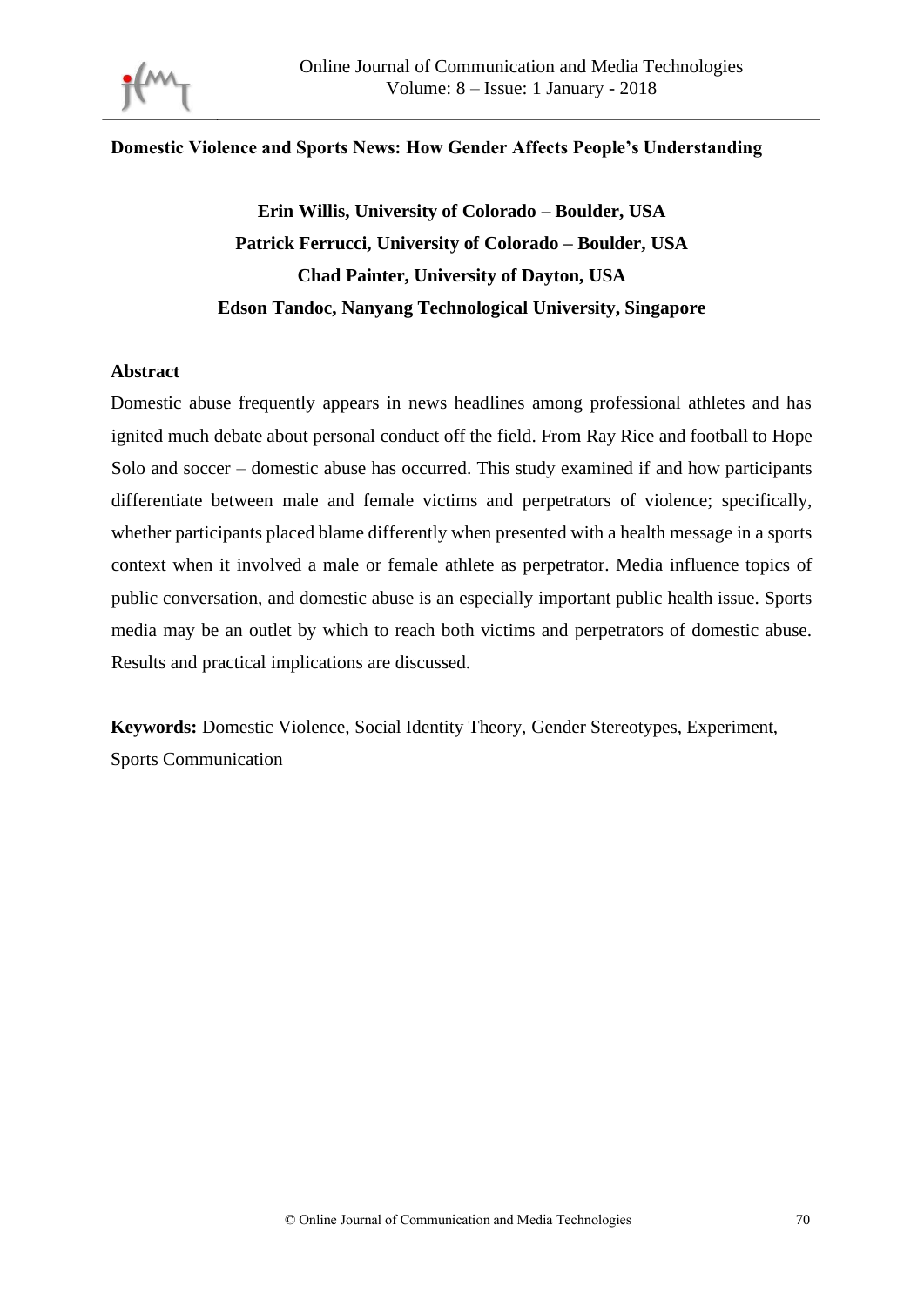

In September 2014, the National Football League (NFL) suspended star running back Ray Rice indefinitely, while his team, the Baltimore Ravens, released him after the celebrity news website TMZ published a video depicting Rice punching and subsequently knocking out his then-fiancé Janay Palmer in an Atlantic City casino elevator in February. NFL Commissioner Roger Goodell initially suspended Rice for only two games, but he increased the suspension after viewing the full video. From when Rice's situation became public and he received his initial two-game suspension, to when TMZ released the second full video, the media, specifically the sports media, publicly and thoroughly derided Rice and openly mocked the NFL for delivering such a minor suspension (Van Natta Jr. & Van Valkenburg, 2014). During the time Rice's situation unfolded, police arrested and charged United States soccer star Hope Solo with domestic violence, but that situation received far less media scrutiny, even allowing for the vast disparity in popularity between professional football and soccer in the United States (Chambers, 2014). In fact, numerous major media organizations eventually began arguing that American society exhibits a clearly sexist double-standard when discussing domestic violence (e.g., Baragona, 2014; Chambers, 2014; Dupont, 2014; Littmann, 2014; McDonough, 2014).

Domestic violence as a public health issue became a popular, mainstream discussion following Rice's altercation (Baragona, 2014). However, he is far from the only athlete accused or convicted of domestic violence. Current and former athletes such as Josh Brown, O.J. Simpson, Johnny Manziel, Greg Hardy, Ray McDonald and Tonya Harding, as well as numerous others also have reported histories of domestic abuse.

Nearly one in four women (22.3%) and one in seven men (14%) have been the victim of severe physical violence by an intimate partner (Breiding et al., 2014). However, domestic violence is often not reported, so it is hard to know the true prevalence (National Institutes of Health, 2015). One possible avenue to reach potential domestic abuse perpetrators and victims is through sports media. Men, especially young men, engage with sports media. For example, ESPN reaches approximately 94 million (or 81% of) homes in the United States (ESPN, 2015). Its viewership is 75% male, with 29% of those falling between the ages of 1834 (ESPN, 2015). In the wake of both the Rice and Solo incidents, many argued that the disparity in coverage of the two could be explained by the mere fact that the domestic assault of a woman is different than domestic assault of a man. Coates (2014), in The Atlantic, for example, argued that Rice's act is one of power, one that historically is "insidious and sometimes lethal" and that "this is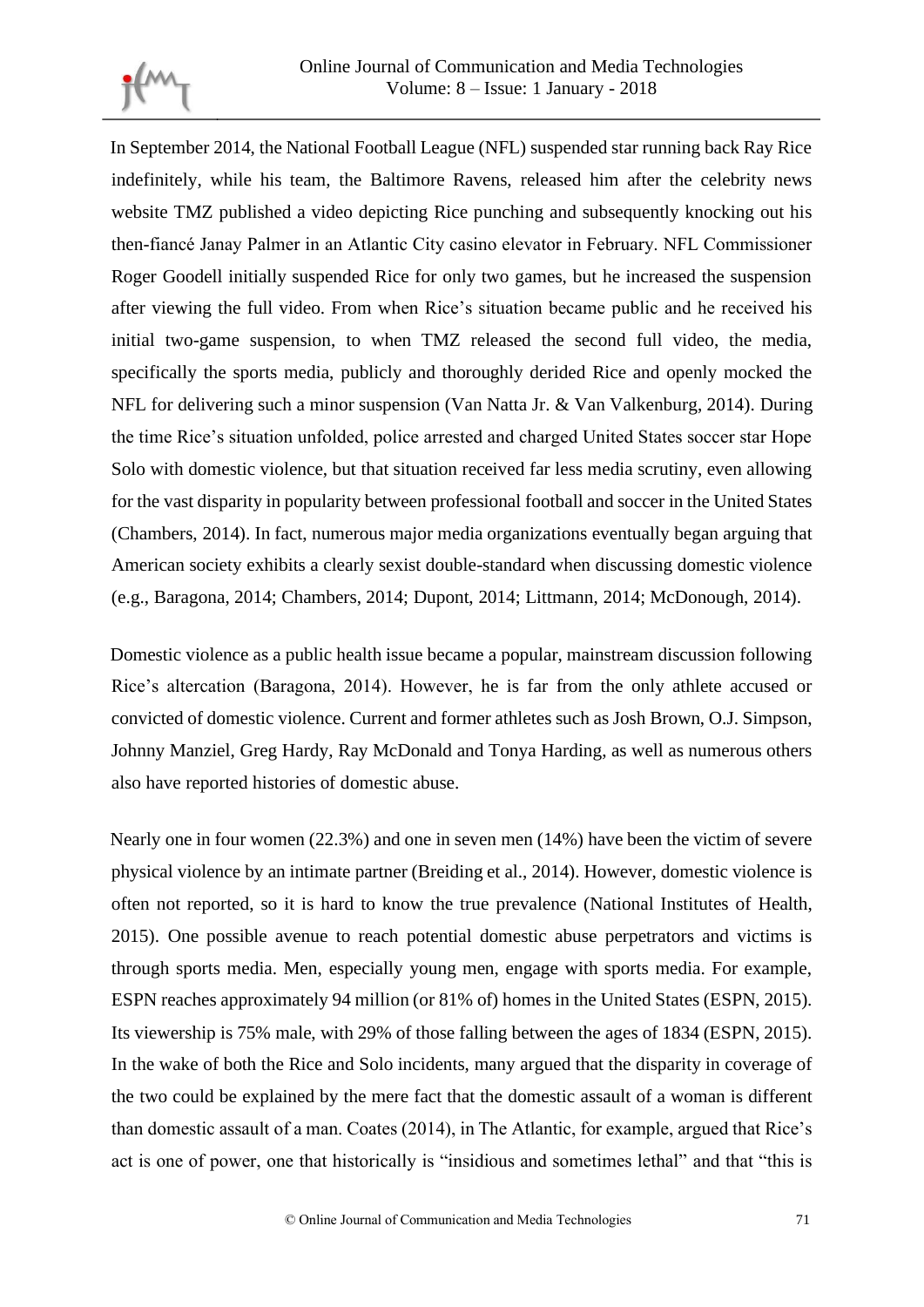the tradition with which Ray Rice will be permanently affiliated. Hope Solo is affiliated with a different tradition—misdemeanor assault." Regardless of how these acts differ, a resounding majority of the media coverage surrounding both these acts acknowledged one societal benefit that came from these unfortunate incidents: the public dialog regarding domestic violence (McDonough, 2014).

The purpose of the current study is to examine if and how participants differentiate between male and female victims and perpetrators of domestic violence. Specifically, the researchers explored whether participants place blame differently when they are presented with a domestic abuse health message, delivered in a sports context, when it involves a male or female athlete as the perpetrator. Beginning to answer these questions is important because it may signal how health communicators can successfully deliver messages about domestic violence when talking to sports consumers.

### **Literature Review**

### **Social Identity Theory**

Social identity theory, at its core, argues two essential points: that people engender to see themselves holding numerous positive traits (Tajfel, 1982), and that a person's identity is tied to being members of groups with people who hold similar values (Turner, 1982). A person's conception of himself or herself "derives from membership in a social group (or groups) together with the value and emotional significance attached to that membership" (Tajfel, 1982, p. 63). Individuals maintain a sense of self-esteem that reinforces their self-worth by the mere action of differentiating between their group and another, by forming internal ingroups and outgroups (Tajfel, 1982; Tajfel & Turner, 1979). This practice of differentiating between groups forms the basis of in-group, out- group bias (Turner, 1982). When people consider themselves a group member, they become acutely aware of the differences between the group they belong to (the in-group), and, on the other hand, every person that is not part of said group (the outgroup) (Gardikiotis, 2008). For people in the in-group, they understand the similar characteristics between members of their group, but, rather significantly, recognize the differentiations between them and people outside their group. Linville and Fischer (1993) found that people other based on in-group and out-group bias. These groups can be formed based on gender, race, class, or almost any characteristic that a person believes is essential to their ingroup. For the purposes of the current study, gender is the key characteristic for each group.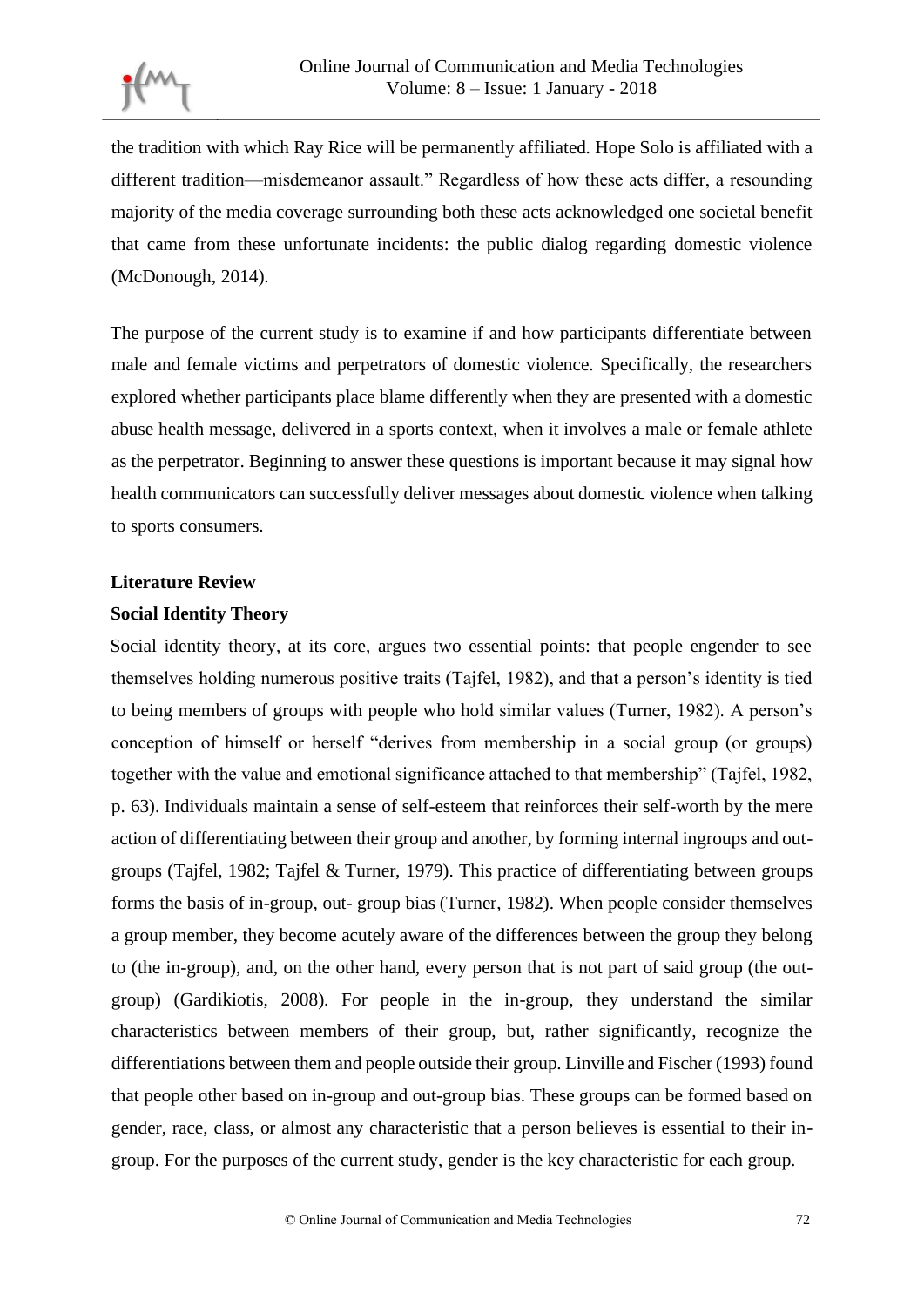

An individual believes that everyone in his or her in-group is distinctive, but tends to consider the out-group as essentially uniform (Brewer, 1979). Thus, they tend to other the out-group. Bodenhausen, Macrae, and Sherman (1999) posited that social identity theory remains the most effective way to study how people apply gender stereotypes.

# **Social Identity Theory and the Media**

People tend not to associate as much with members of an out-group so the media inevitably become the main disseminator of characteristics (e.g., Billings, 2004; Harris, 1994). Thus, a question often asked by researchers is whether participants rate messages differently when they feature stereotype consistent or inconsistent text. Previous researchers, for example, have shown that the relatively recent rebirth of partisan news sources such as Fox News or MSNBC allow people to consume only messages aligned with their own beliefs while distrusting media sources they perceive as from their political out-group (Tsfati & Cappella, 2003). This practice can have a destructive effect, with people discarding potentially important information because it came from a member of their self-codified out-group (Tajfel, 1982). In terms of stories concerning domestic violence, if people consider gender as part of their social identity, which researchers show is a consistent basis for in-groups and out-groups (e.g., Linville & Fischer, 1993), then they may apply stereotypes and discard or think differently about news concerning a domestic violence victim from the out-group.

### **Stereotyping**

Devine (1989) recommended a model for understanding how people stereotype that is both controlled and automatic, and includes two discrete stages of stereotyping. The first stage, activation, occurs subconsciously and automatically. In this model, people are aware of cultural stereotypes and have no choice but to acknowledge them when presented with a person of said culture. Because we live in a world with so much media, it is impossible to have a cogent understanding of common stereotypes. No matter whether a person agrees with a stereotype, they have knowledge of the stereotype, and thus defined notions activate in the mind subconsciously when presented with a member of that group (Devine, 1989). The second stage is application. This stage does not occur in the subconscious; it is a controlled process. Once a stereotype has been activated, a person makes a deliberate choice whether to apply it. Bodenhausen et al. (1999) noted that people differ in their motivation to apply or disregard a stereotype for a variety of reasons.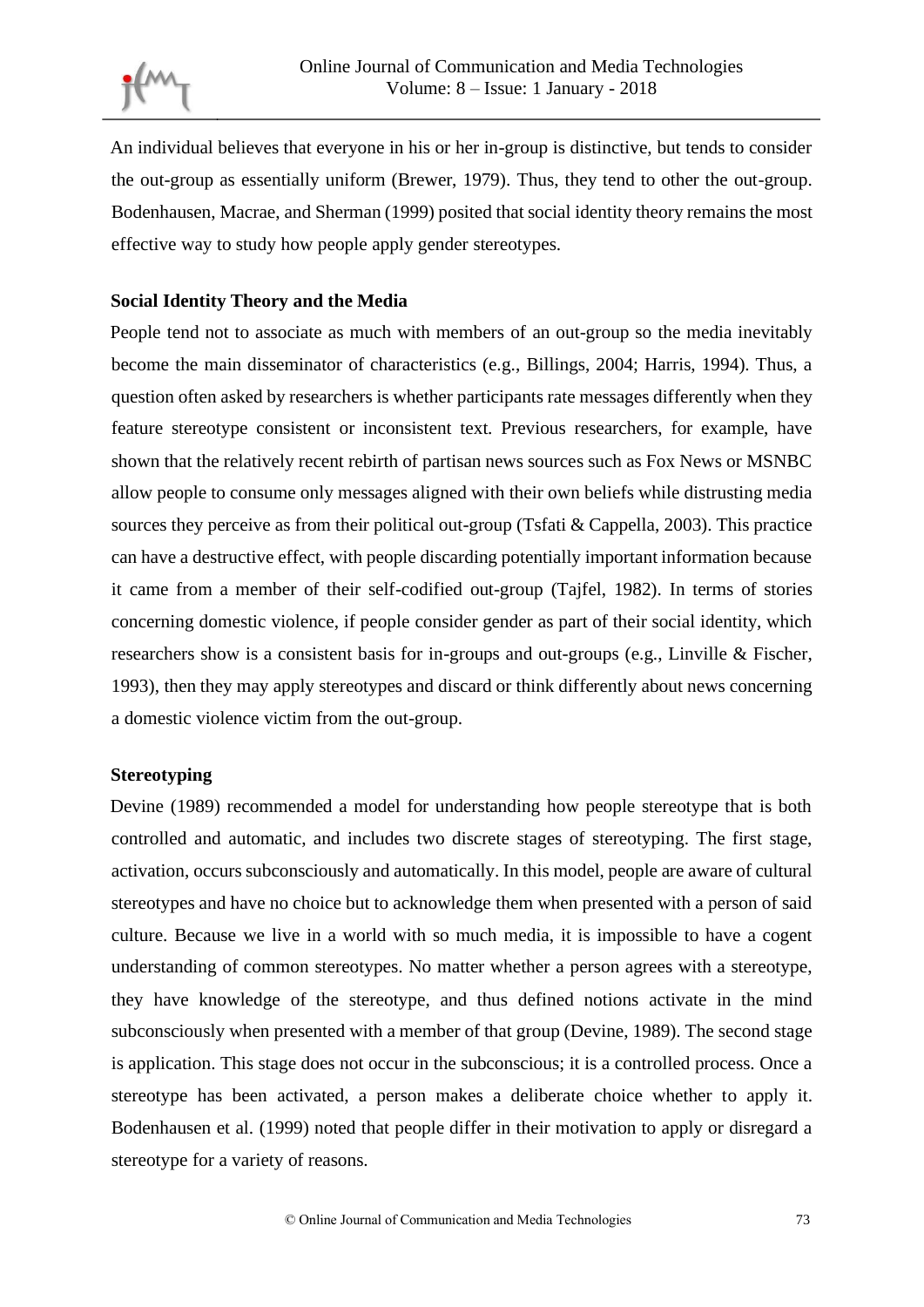

Numerous studies have tested Devine's model (e.g., Ferrucci, Tandoc, Painter, & Leshner, 2013; Leshner, 2006; Brown Givens & Monahan, 2005; Dovidio, Kawakami, Johnson, Johnson, & Howard, 1997; Wittenbrink, Judd, & Park, 1997; Dijksterhuis & Van Knippenberg, 1996). In one study, digitally produced photos of women and men were shown to participants whose reaction speeds were timed, and participants responded more quickly to stereotypeconsistent photos (Dovidio et al., 1997). This finding demonstrated the model's activation stage timed reactions measure automatic processes. Dijksterhuis and Van Knippenberg (1996) conducted three experiments and found that, when primed with a stereotype, participants acted consistent with Devine's model. Ferrucci et al. (2013) gave participants stereotype consistent and inconsistent news stories concerning baseball players, and then asked them to apply or not apply stereotypes and, further, whether these messages were credible or not. This study examined the application stage because it allowed participants to apply or not apply stereotypes. In the current study, researchers also will observe the application stage by asking participants to apply or not apply stereotypes to stories concerning domestic violence.

### **Identification**

Identification is a process where audience members forget themselves and temporarily adopt the perspective of another, usually a character in a text (Cohen, 2001). It is different from fandom, liking, similarity, affinity, or imitation in that in these, the viewer positions himself in himself, while in identification, the viewer positions himself in the character's perspective (Konijn, Nije Bijvank, & Bushman, 2007). Thus, Cohen (2001) posited that identification "culminates in a cognitive and emotional state in which the audience member is aware not of himself or herself as an audience member, but rather imagines being one of the characters in the text" (p. 252). It is not feeling about the character, but feeling just like how the character feels. This conceptualization of identification is broken down into three attributes. Cohen (2001) argued that identification is a process of losing self-awareness, a response to textual features designed to provoke identification, and something that involves not the projection of one's identity onto someone else but rather the internalization of a point of view other than one's own. Busselle and Bilandzic (2009) used this explication of identification in their discussion of narrative engagement. They argued, "locating one's self in the story constitutes cognitive perspective taking, an understanding of events and situations from within the story, not as an objective observer" (p. 323). Thus, cognitive perspective- taking is offered as one of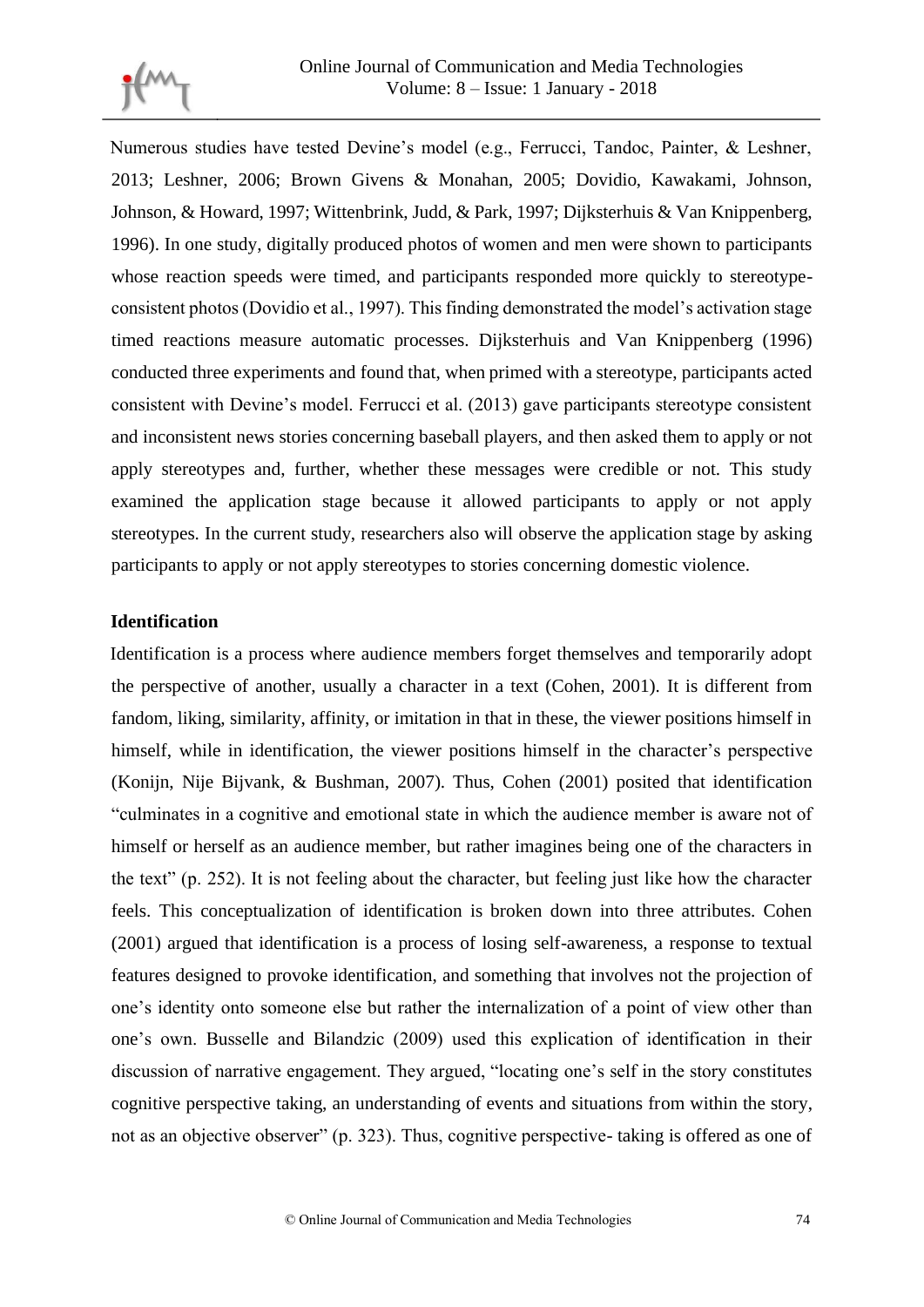the three dimensions of identification, along with empathy and sympathy (Busselle  $\&$ Bilandzic, 2009).

Stets and Burke (2000) argued that the concept of identification and social identity theory can be linked intrinsically. In an essay concerning the two fundamentally similar ideas, the authors wrote that while there are differences in how scholars apply the two concepts, it is more important for future research to link them to understand how people identify within a group. In fact, people find a message to be more credible when they identify with a person in a media message and consider themselves part of that in-group (Sternthal, Dholakia, and Leavitt, 1978; O'keefe, 1987).

# **Gender Stereotypes**

Helgeson (2002) argues that gender stereotypes are beliefs about traits and responsibilities belonging to each gender such as gender role behaviors (e.g., men are "bread winners"), physical features (e.g., women are voluptuous), or careers and occupations (e.g., men are highpowered executives). Gender roles are cultural definitions of what men and women typically do and should do, depending on what society deems as acceptable behavior (Cotter, Hermsen, & Vanneman, 2011; Eagly, 2009). For example, in the United States, traditional norms of the male gender suggest that men should avoid feminine activities, be "masculine," seek success and accomplishment, not show weakness, and engage in violence if necessary (Levant & Richmond, 2007; Addis & Mahalik, 2003); traditional norms of the feminine gender indicate that women should be nice, physically attractive, nurturing, domestic, and submissive to men (Mahalik, Morray, Coonerty-Femiano, et al., 2005; Crawford & Unger, 2000). Research on gender stereotypes posits gender roles affect individuals' attitudes, behaviors, and decisionmaking (Eagly, 2013; Barker, Ricardo, Nascimento, et al., 2010; Higgins, Hoffman, & Dworkin, 2010).

According to Eagly (2013), individuals are expected to perform activities that are within their culturally defined gender role. Previous research of gender stereotypes typically focuses on males and females behaving in stereotypically masculine and feminine ways (Prentice & Carranza, 2002; Burgess & Borgida, 1999) and suggests that men and women are considered more effective and are liked more by their peers when engaging in behaviors consistent with their own gender roles (Carli, 2002). Numerous studies identify weakness as a stereotype of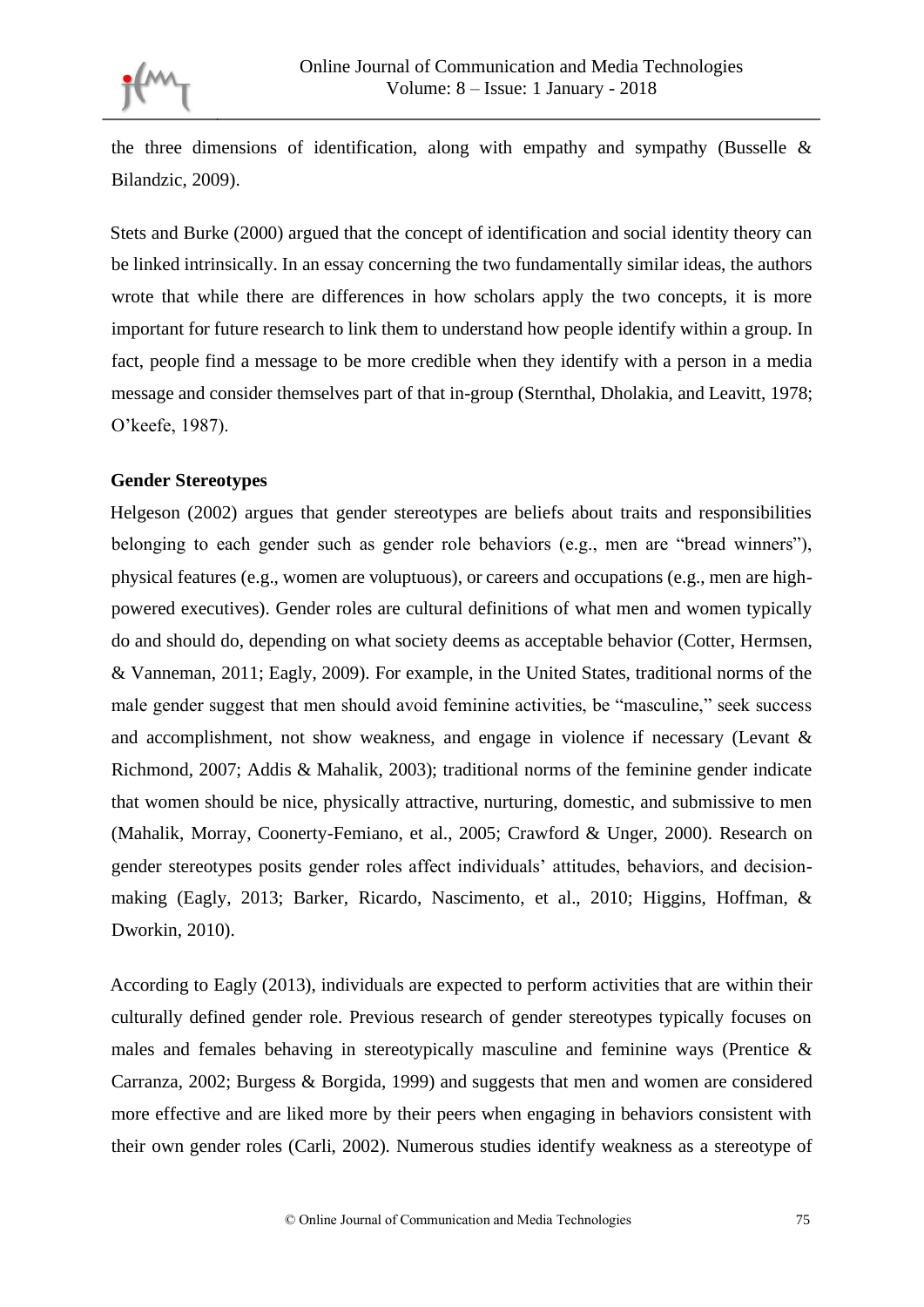women, that the media consistently depict women as victims and men as the perpetrator of acts of violence toward women (Cotter, Hermsen, & Vanneman, 2011). This study presents participants with stereotype- consistent messages of male athletes victimizing female domestic partners, but also presents participants with stereotype-inconsistent messages of female athletes victimizing male domestic partners.

# **Theoretical Synthesis**

This study examines how participants react to stories featuring both male and female athletes domestically assaulting partners of the opposite sex. Participants will be primed with short stories that prominently feature male or female athlete perpetrators. According to social identity theory and the concept of identity, participants who consider themselves a member of a social group defined by gender could stereotype the other, thus allowing for the disparity in terms of reactions toward male- and female-perpetrated domestic violence. By showing participants stimuli that present stereotype-consistent situations (male domestic violence toward women) and stereotype-inconsistent situations (female domestic violence toward men), researchers also examine whether participants stereotype both perpetrators and victims of domestic violence. Therefore, this study asks:

H1. Participants will assign more blame to male victims than female victims.

H2. Participants will assign more blame to male perpetrators than female perpetrators. RQ1. What is the relationship between participants' gender and victim's gender in assigning blame to the victim?

RQ2. What is the relationship between participants' gender and victim's gender in assigning blame to the perpetrator?

# **Method**

# **Procedure**

This study is a 2 (gender of athlete: male and female) x 2 (stereotype: consistent or inconsistent) x 4 (message repetition) mixed experimental design where gender is a betweensubjects factor while stereotype consistency and message repetitions are within- subject factors. Undergraduate students were recruited from a medium-sized Midwestern university to participate in the online experiment in exchange for course credit. The researchers eliminated incomplete responses, which left the study with 84 participants almost evenly split in the two gender conditions (n1=44, n2=40). Participants randomly were assigned to one of two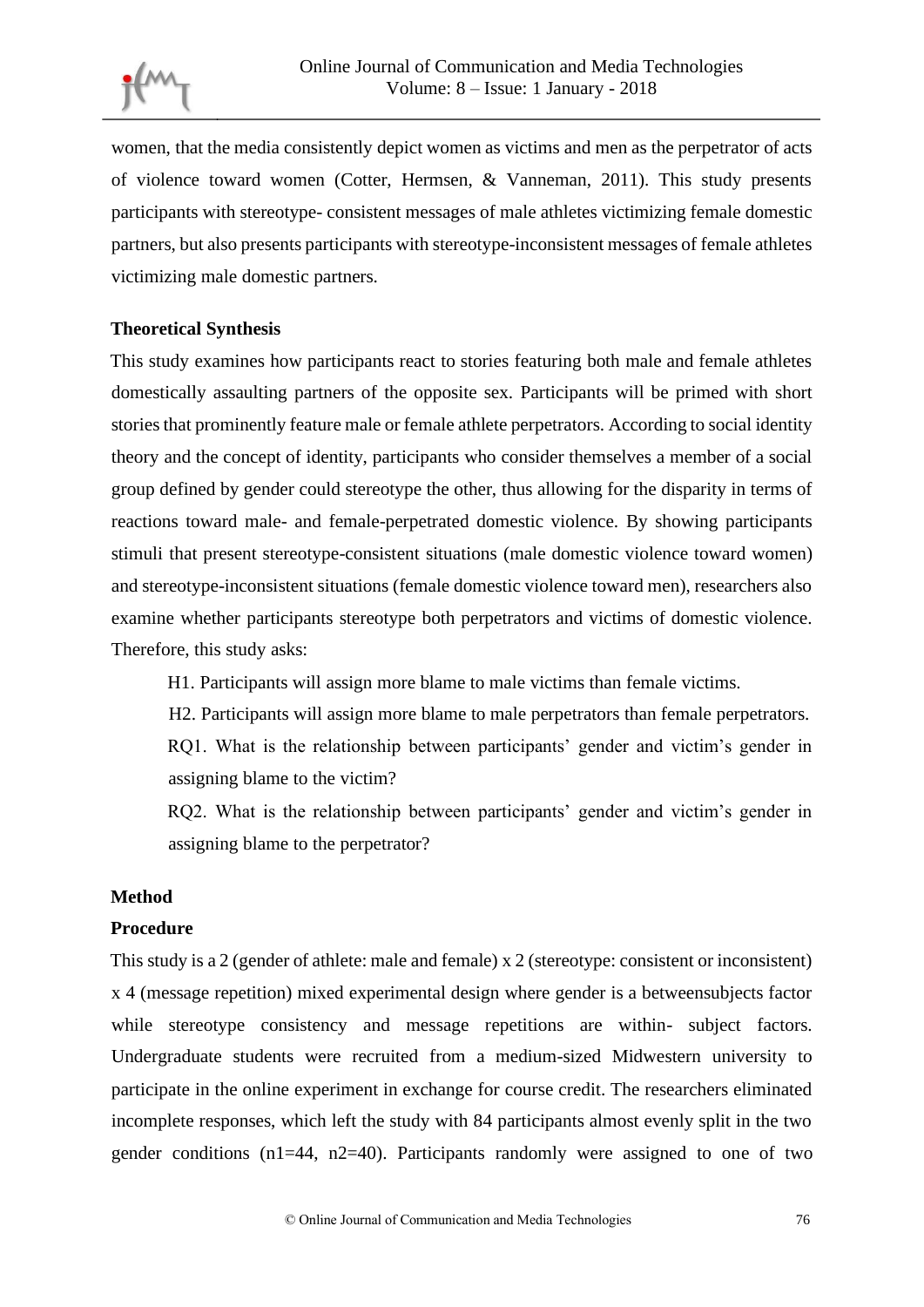

conditions based on the month they were born. They were directed to the corresponding hyperlink for their assigned condition and then encountered a standard consent form and a set of instructions on how to proceed. During the experiment, each participant read four pretested fictional news stories, with one condition reading all stories with female athlete perpetrators and male victims, and the other reading stories with all male athlete perpetrators and female victims. The stories did not utilize actual athletes' names so as not to predispose participants to judge based on feelings about actual athlete. Both conditions read the same stories, with generic athletic names. The only thing that changed between conditions was the gender of both the victim and perpetrator. So, for example, participants in condition one and condition two each read the exact same four stories, with only names changed; the sport each athlete played stayed the same in each condition. Participants then answered Likert-scale questions about blame and gender roles. Finally, they answered a set of demographic questions before they were debriefed.

### **Sample**

The average age was 19.64 (SD = 1.37). Some 59% are females and 80.7% identified themselves as Caucasians.

# **Predictor Variables**

**Gender of victim.** The participants randomly were assigned to one of two groups. The gender of the victim and perpetrator were manipulated by using female-sounding or malesounding names, as well as by assigning male or female pronouns to the subjects in the stimulus materials.

**Gender of participant.** The participants were asked to report their gender identity in the questionnaire. Forty-one percent were males while 59% were females.

# **Dependent Variables**

This study adapted a domestic blame scale developed and validated by earlier studies (Petretic-Jackson, Sandberg, & Jackson, 1994). The scale includes 15 items rated in a 7-point Likert scale. Seven items measure victim blaming while five items measure the blame placed on the perpetrator. Three items were about social blame, but these did not achieve an acceptable reliability value. Thus, the societal blame scale was excluded from this study.

**Blaming the victim.** The participants were asked to rate their level of agreement with each of the following statements, using a 7-point Likert scale from 1 (strongly disagree) to 7 (strongly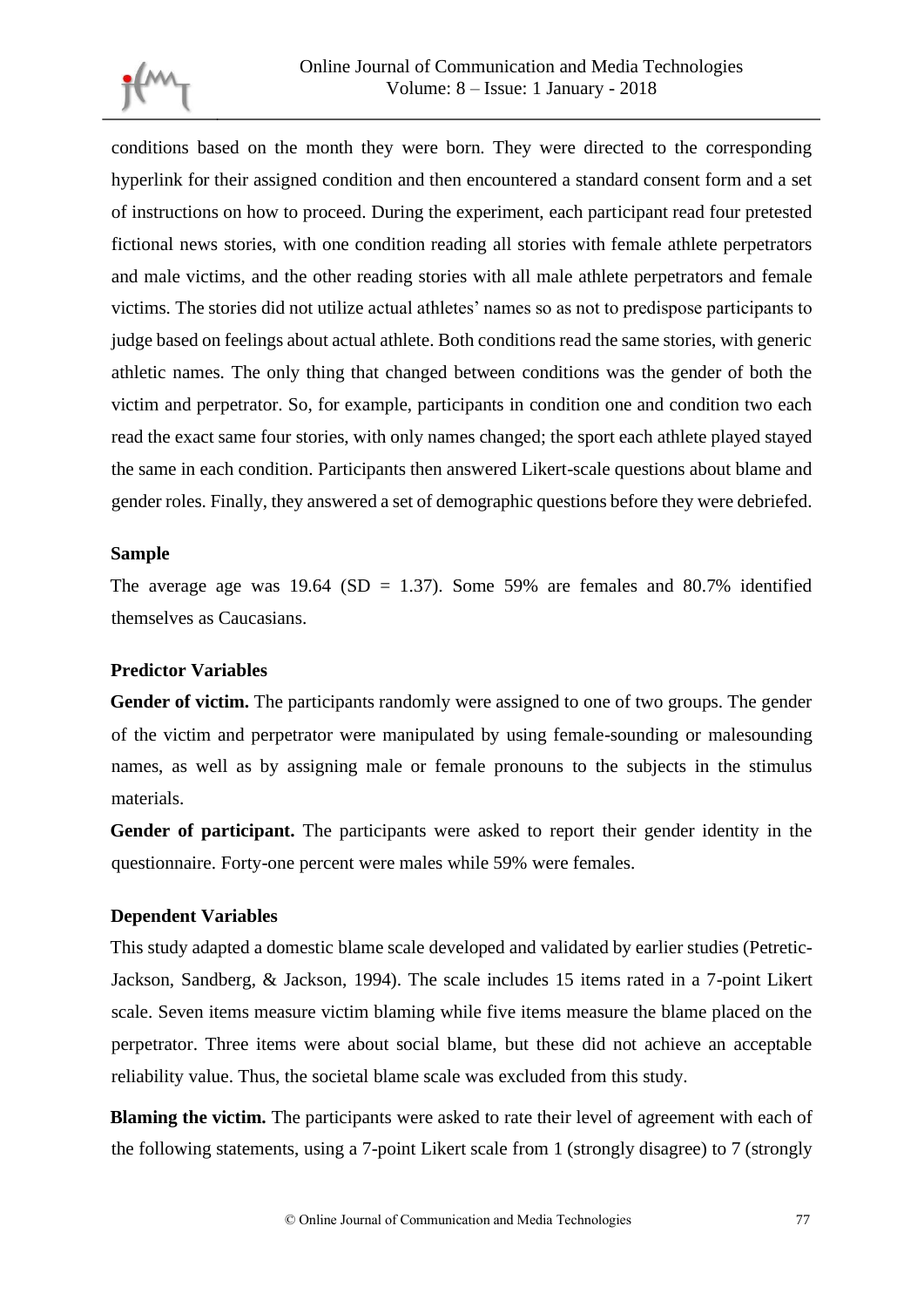

agree): "It is the wife who provoked the husband to physically assault her; The wife encouraged domestic violence by using bad judgment, provoking the husband's anger, and so on; The wife was physically assaulted by her husband because she deserved it; Domestic violence can be avoided by the wife trying harder to please her husband; The rise of the 'women's movement' and feminism has increased the occurrence of domestic violence; Wives exaggerate the physical and psychological effects of domestic violence; In our society, it is a husband's prerogative to strike his wife in his own home." The items were rephrased depending on the condition. The items formed a reliable scale, Cronbach's alpha = .94. In general, the participants did not attach a lot of blame to the victim,  $M = 2.25$ ,  $SD = 1.05$ .

**Blaming the perpetrator.** The participants also were asked to rate their level of agreement with each of the following statements, using a 7-point Likert scale from 1 (strongly disagree) to 7 (strongly agree): "The husband who physically assaulted his wife should be locked up for the act; The husband who physically assaulted his wife is 'mentally ill' or psychologically disturbed; Domestic violence can be mainly attributed to peculiarities in the husband's personality; The husband who physically assaulted his wife cannot control his violent behavior; The husband who physically assaulted his wife had a dominant, aggressive father who also engaged in domestic violence." The items also were rephrased depending on the condition. The items formed a reliable scale, Cronbach's alpha = .84, after the first item was excluded. In general, the participants only lightly blamed the perpetrator,  $M = 3.38$ ,  $SD = 1.13$ .

### **Results**

The study's two hypotheses predicted a main effect of the gender of the victim and the perpetrators on the level of blame. A multivariate analysis of variance (MANOVA) was conducted to test the differences between the two conditions in the level of blame assigned to a) the victim and b) the perpetrator. H1 predicted that male victims would be blamed more than female victims would. H1 is supported, F (1, 85) = 4.10, p<.05 partial  $\eta^2$  =.05. Male victims  $(M= 2.48, SE = .15)$  got a higher level of blame than did female victims  $(M= 2.03, SE = .16)$ . H2 predicted that male perpetrators would be blamed more than female perpetrators would. H2 is supported, F (1, 85) = 4.23, p < .07, partial  $\eta^2 = 0.04$ . Male perpetrators (M= 3.62, SE = .18) got a higher level of blame than did female perpetrators ( $M = 3.17$ ,  $SE = .17$ ).

RQ1 asked about the interaction effect between participants' gender and the victim's gender in assigning blame to the victim. The analysis found a significant interaction effect on victim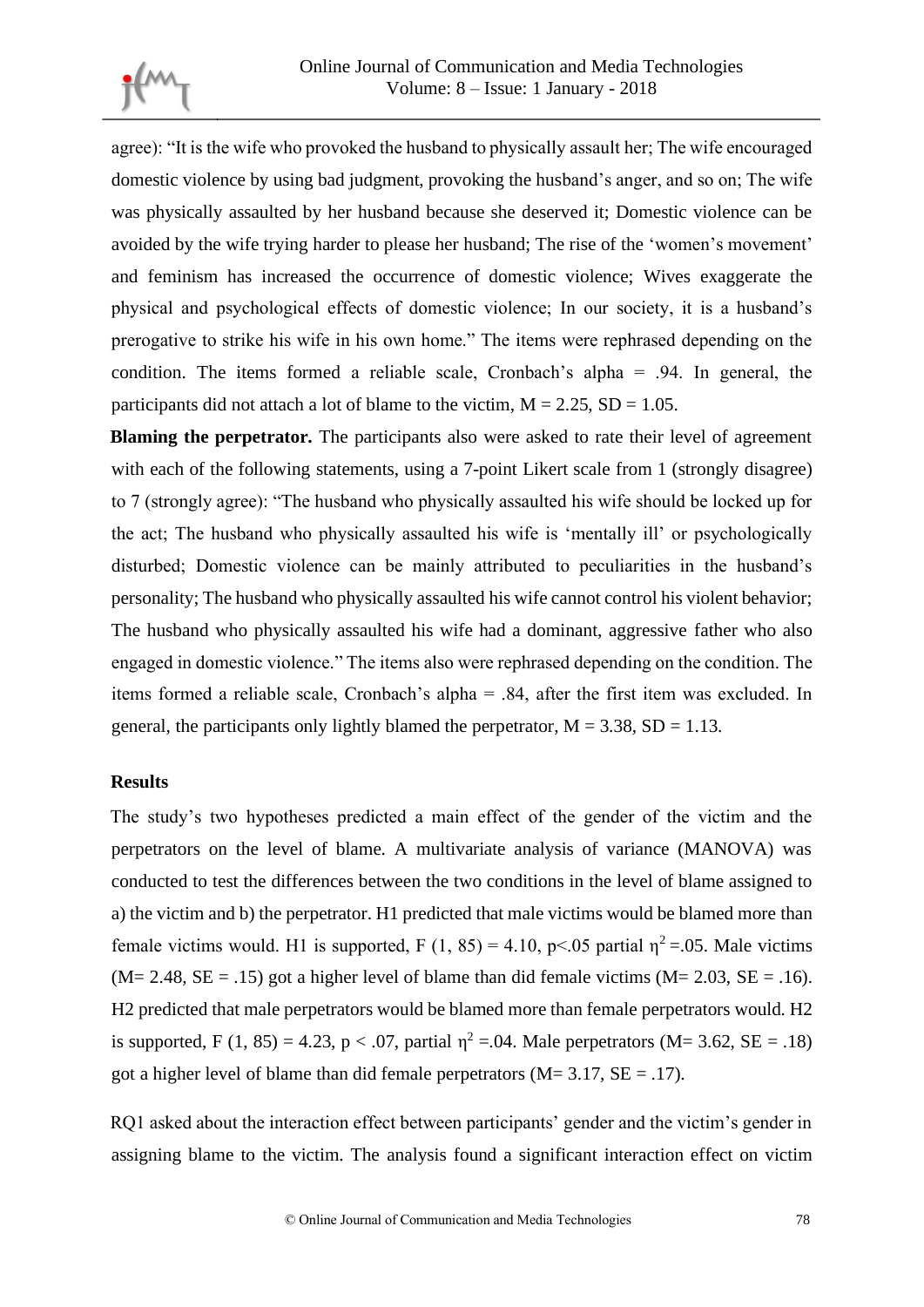

blaming, F (1, 85) = 3.98, p < .05, partial  $\eta^2$  = .05. Though male (M= 2.02, SE = .26) and female participants ( $M = 2.05$ ,  $SE = .18$ ) assigned the same level of blame on female victims, male participants ( $M = 2.84$ ,  $SE = .21$ ) assigned more blame on the victim than did female participants ( $M = 2.06$ ,  $SE = .21$ ) when the victim was male (see Figure 1). RQ2 asked about the interaction effect between participants' gender and the victim's gender in assigning blame to the perpetrator. However, the analysis did not find any significant interaction effect.



### **Figure 1** Interaction Effect on Victim-Blaming

# **Discussion**

The purpose of this research was to understand how participants differentiate between male and female victims and perpetrators of domestic violence, and whether males or females are blamed more in the role of perpetrator. Considering recent events in professional sports, it is important for sports journalists to understand how to report public health issues such as domestic abuse. While many people hold gender-role stereotypes (Eagly, 2013; Barker, et al., 2010; Higgins, et al., 2010), media coverage of issues such as domestic abuse could activate such stereotypes in readers and influence their attitudes and behaviors. It is not often mass media report on male victims of domestic abuse or females as domestic abuse perpetrators; however, the current study found some interesting insights into stereotypical expectations about domestic abuse scenarios.

We hypothesized that male victims would be blamed more than female victims, and this hypothesis was supported. Participants (whether female or male) blamed male victims more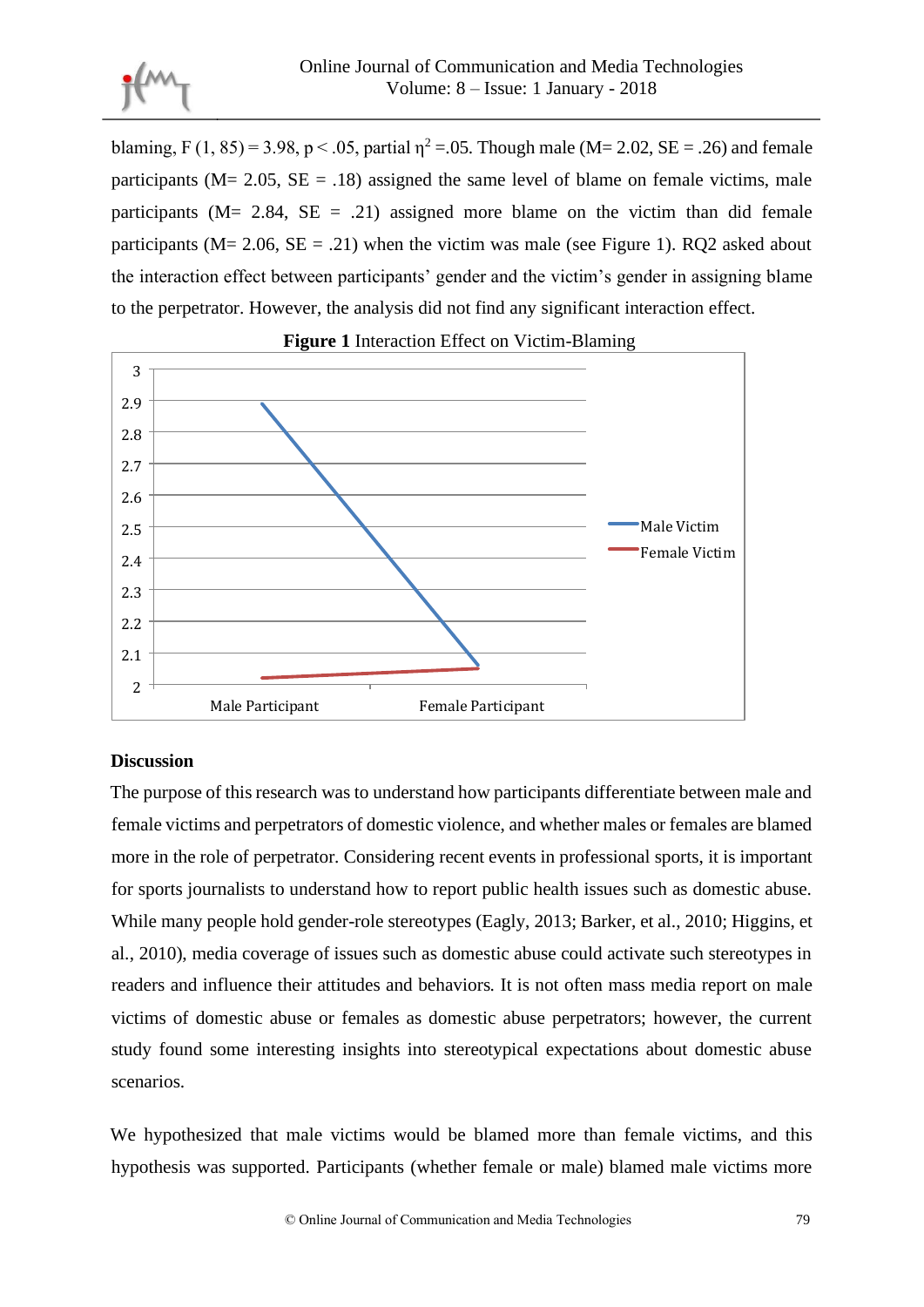

than female victims in scenarios of domestic abuse. Stereotypically, most think of domestic abuse as being between a male perpetrator and a female victim. When the scenario was opposite, with a female perpetrator and a male victim, participants put more blame on the victim. Participants may have answered using activated stereotypes of gender roles in domestic abuse situations, and because few mass-mediated messages are seen portraying female perpetrators and male victims—it is difficult for participants to perceive male victims as being in the same situation as female victims. This finding shows that when participants read paragraphs depicting domestic violence, they activate long- standing gender stereotypes regardless of their own gender: Men are masculine and strong, and sometimes they assault weaker women.

Additionally, participants might view female perpetrators as "weaker" than male perpetrators and unable to inflict much harm to male victims. Because both male and female participants put more blame on male victims, it stands to reason that participants do not perceive a female perpetrator's act of domestic abuse the same as a male perpetrator's abuse of a female victim. This finding reflects stereotypical gender-roles (Eagly, 2009; Helgeson, 2002) and characterizes women as secondary to men, less able or capable (Cotter, et al., 2011; Crawford & Unger, 2000). Domestic abuse may be stereotyped as something men "do" to women, being a masculine activity that requires strength. It may also be that participants expect women to be the victims of domestic violence because so few cases are reported of women as perpetrators in domestic violence situations. Further, it is uncommon to see mass mediated reports of men being abused by women.

We also hypothesized that male perpetrators would be blamed more than female perpetrators. The results support this hypothesis. Again, thinking of domestic abuse as a masculine activity (Moore, Stuart, McNulty, et al., 2010), it makes sense that male perpetrators would be blamed because women are stereotyped as being weaker than men and unable to cause harm. Participants were strong in their support of traditional, stereotypical gender roles, including how domestic abuse happens and who is to blame. In this case, male perpetrators received more blame than female perpetrators, and perhaps media coverage of domestic abuse is to blame. We typically see domestic abuse cases where males are the perpetrators and females are the victims. Rarely do we see male victims of domestic abuse where a female acted as the perpetrator. Further, this could relate to the number of cases reported where females acted as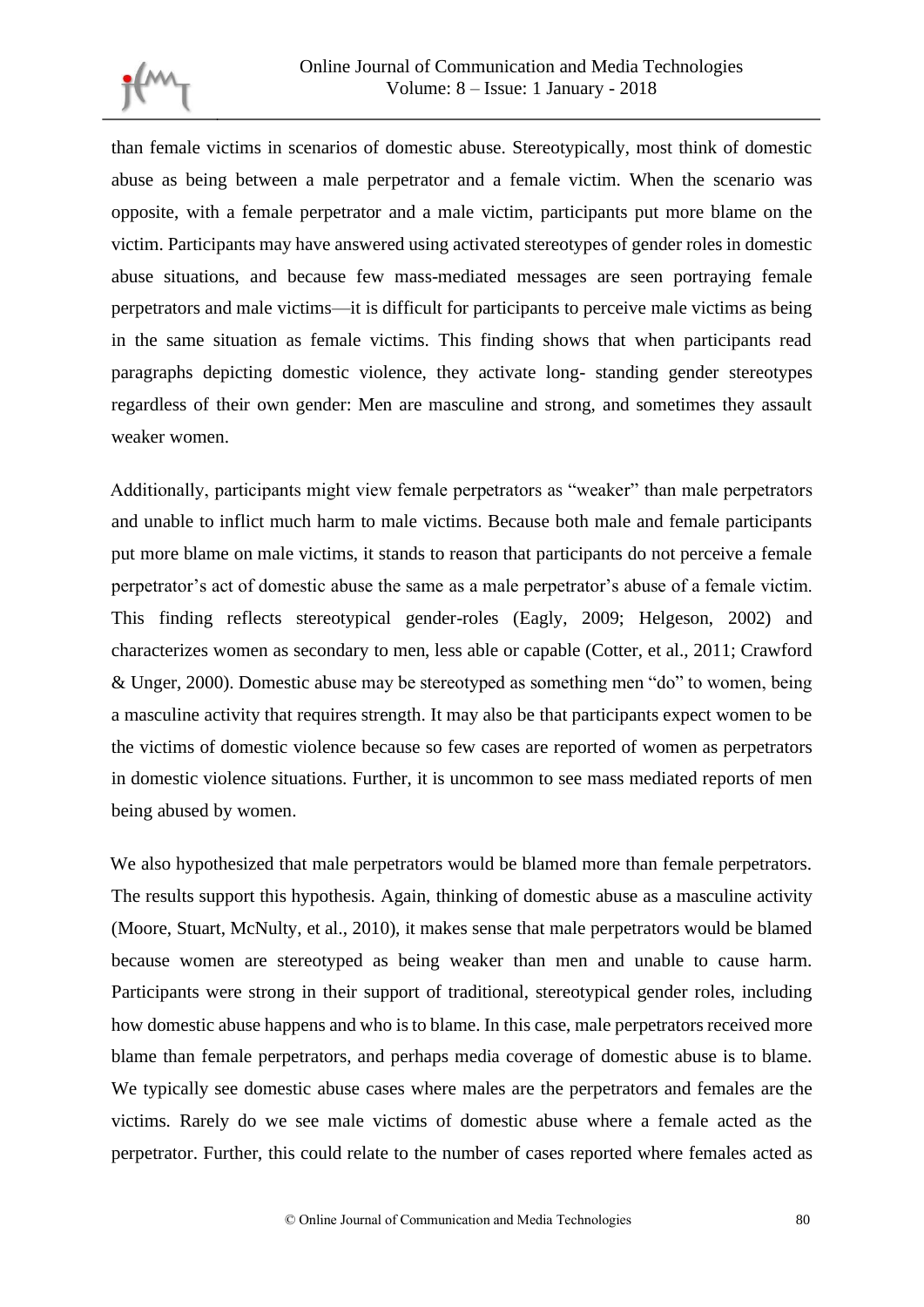the perpetrator. It might be that male victims underreport domestic violence because of gender stereotypes and may feel shame for being the victim of a female's physical abuse.

Our first research question (RQ1) asked about assigning blame. Interestingly, when the victim in the stimuli material was female, both male and female participants in the experiment assigned the same level of blame to the male perpetrator, but when the victim in the stimuli material was male, male participants assigned more blame to the female perpetrator than did female participants. If male participants think of themselves as "masculine" or "macho," most likely, they may have difficulty identifying as a victim of domestic abuse where a female is the perpetrator. Processing these results through the lens of social identity theory, the majority of male participants had "in group" thinking in regard to gender roles in domestic abuse scenarios. Little sympathy was given to male victims of domestic abuse in this study. This finding correlates well with social identity theory: The male participants did not believe they could be victims and therefore needed to blame the male victims; this thinking allows the male participants to still strongly hold their beliefs about their own in-group such as having strength, power and other masculine characteristics. In effect, they othered the male victim and decided that person was not a real member of their in-group of males.

While our second research question (RQ2) about gender and assigning blame was not significant, it is important to point out that participants are traditional college-aged students and already hold stereotypical views of gender roles. Mass media reinforce society's views of traditional gender roles and stereotypical behaviors (Ter Bogt, Engels, Bogers, & Kloosterman, 2010). Regardless of priming, participants assigned more blame to both male perpetrators and male victims.

Perhaps it is so rare that we hear about female perpetrators of domestic abuse that it is difficult to imagine, thus participants resort to previous information they know about domestic abuse and apply those stereotypes. Or perhaps, as discussed by Coates (2014), people do not believe that men can be the victim of domestic violence and see the incident as more of a "misdemeanor assault." Growing up, it is common to hear, "Never hit a girl." When domestic abuse happens in a way that we understand (i.e., male perpetrator, female victim), then we know how to assign blame. But when the standard script is flipped, participants had difficulty identifying with the change in gender role stereotypes. In terms of practical implications, it is important to recognize the male victims in situations with female perpetrators may feel embarrassed or traumatized by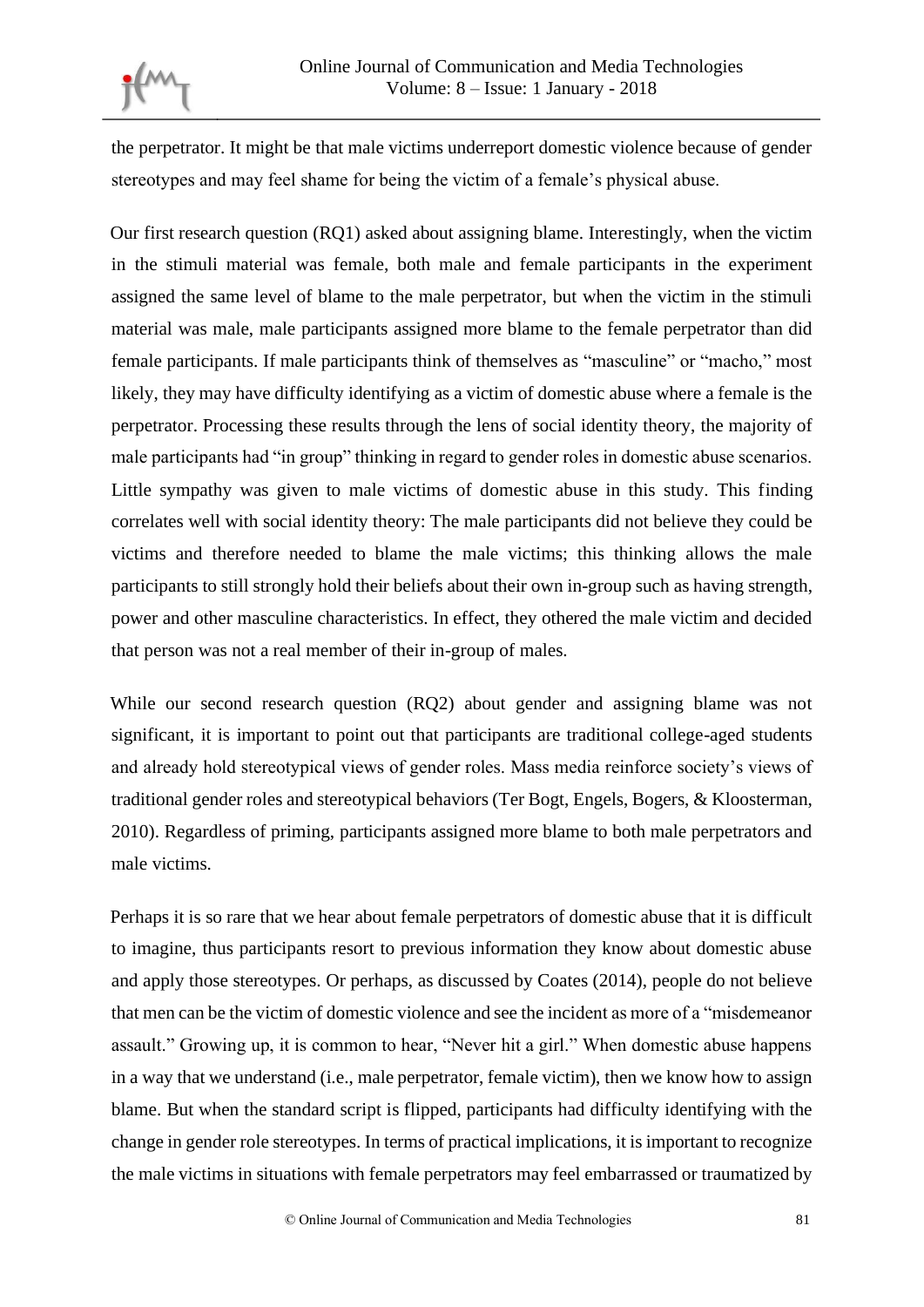

the domestic abuse due to the reversal in gender roles and society's stereotype as to the way domestic abuse should occur. Therefore, public health practitioners and mental health professionals must recognize the opportunity to reach this population discreetly. Male victims may be less inclined to seek professional help in times of trauma. Health communicators may educate the general public on domestic abuse with female perpetrators. Sports are alembic to society, as the goings-on on the court, field, or floors of sport tend to act as a transforming agent on society (Harris, 1994). Public health messages should also be part of the public agenda through sports coverage. For example, issues of race, gender and religion have long become part of the public agenda through sports coverage (Harris, 1994). This study shows that participants blame male athletes for incidents of domestic violence against women and do not blame the victim. This is a positive finding. But our participants, especially men, blame men when they are victims. Regardless of whether men can be victims of domestic violence or just misdemeanor assault (Coates, 2014), victims of any gender should not be blamed. The sports media reach a broad male base and should be cognizant of this fact when reporting on men as victims of assault via a female athlete. The average age of participants in this study was 19.64; ESPN reaches a largely male audience, including one in three viewers between 18-34 (ESPN, 2015). With contextual coverage, we may see a change in the views concerning how male victims are blamed.

Using sports media as a conduit for disseminating public health messages makes sense because so often athletes are victims and perpetrators of domestic abuse. Discussing domestic violence educates audiences on the public health issue; however, caution should be taken so as not to blame victims. While the results of this study are useful, there are limitations. A student sample was used for study, and future research might test the results on an older, more mature audience. Future research might examine racial and ethnic stereotypes related to domestic abuse. In conclusion, the results from the current study add to the literature in regards to understanding how stereotyping works in regards to victims and perpetrators of domestic abuse. Further, this research informs both journalism and public relations in messaging about this sensitive topic. Strides must be made among the general public regarding domestic abuse and the ways in which public health topics are discussed. Sports organizations such as the NFL should take part in such discussions and be a leading voice in standing up against domestic abuse and the stigma attached to it.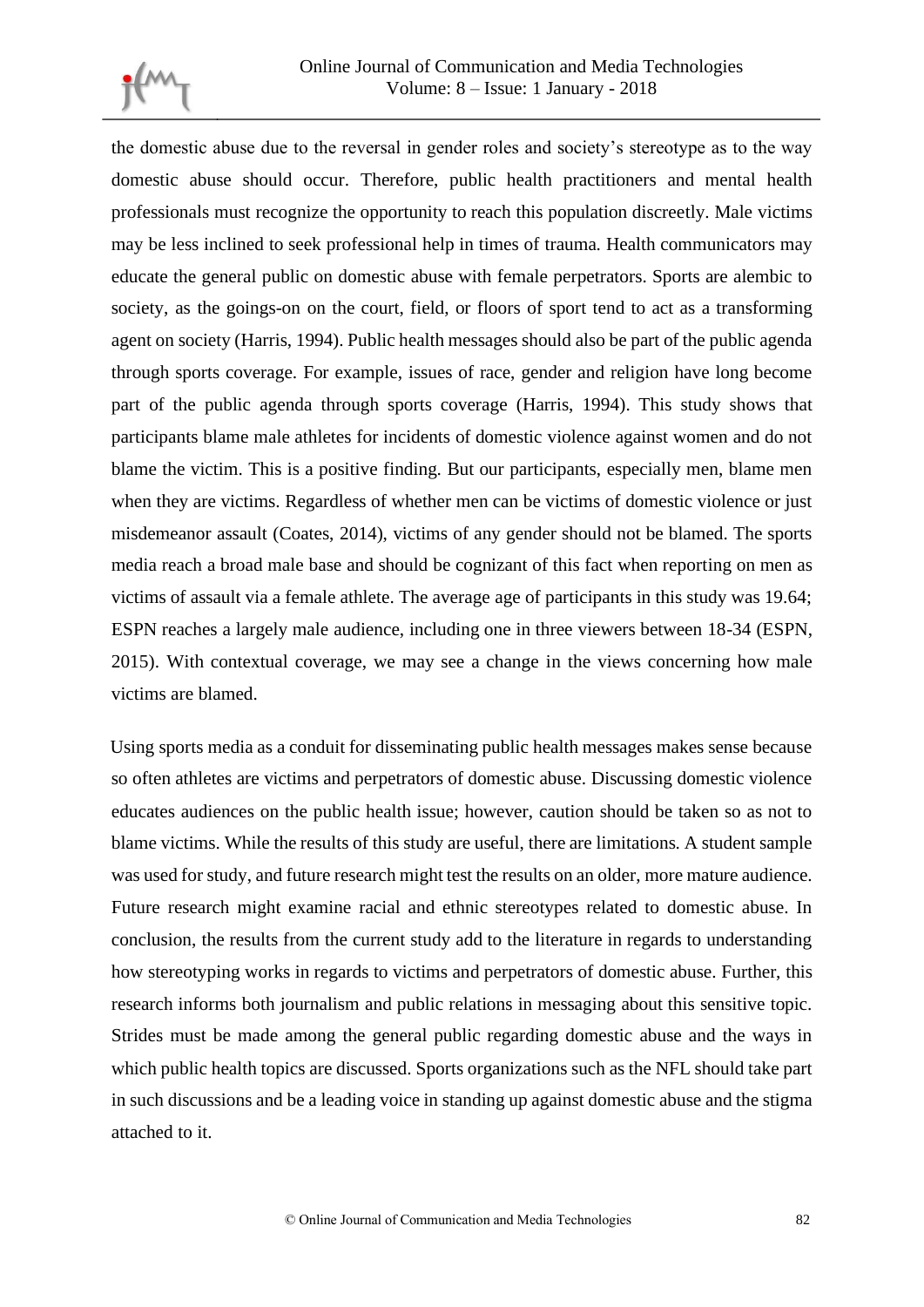### **References**

- Abraham, L., & Appiah, O. (2006). Framing news stories: The role of visual imagery in priming racial stereotypes. *Howard Journal of Communications, 17*(3), 183-203.
- Addis, M. E., & Mahalik, J. R. (2003). Men, masculinity, and the contexts of help seeking. *American Psychologist, 58*(1), 5-14.
- Baragona, J. (2014). Message to mainstream media: Stop equating Hope Solo with Ray Rice. *Politicus Sports*. Retrieved from http://sports.politicususa.com/2014/09/22/messagetomainstream-media-stop- equating-hope-solo-with-ray-rice.html.
- Barker, G., Ricardo, C., Nascimento, M., Olukoya, A., & Santos, C. (2010). Questioning gender norms with men to improve health outcomes: Evidence of impact. *Global Public Health, 5*(5), 539-553.
- Billings, A. C. (2004). Depicting the quarterback in black and white: A content analysis of college and professional football broadcast commentary. *Howard Journal of Communications, 15*(4), 201-210.
- Bodenhausen, G. V., Macrae, C. N., & Sherman, J. S. (1999). On the dialectics of discrimination: Dual processes in social stereotyping. In S. Chaiken & Y. Trope (Eds.), *Dual process theories in social psychology* (pp. 271-290). Guilford, CT: Guilford Press.
- Breiding, M. J., Smith, S. G., Basile, K. C., Walters, M. L., Chen, J., & Merrick, M. T. (2014). *Prevalence and characteristics of sexual violence, stalking, and intimate partner violence victimization—national intimate partner and sexual violence survey, United States*, 2011. Retrieved from www.cdc.gov/mmwr/ preview/mmwrhtml/ss6308a1.htm?s\_cid=ss6308a1\_e.
- Brewer, M.B. (1979). In-group bias in the minimal intergroup situation: A cognitivemotivational analysis. *Psychological Bulletin, 86*(2), 307-324.
- Brown Givens, S. M., & Monahan, J. L. (2005). Priming mammies, jezebels, and other controlling images: An examination of the influence of mediated stereotypes on perceptions of an African American woman. *Media Psychology, 7*(1), 87-106.
- Burgess, D., & Borgida, E. (1999). Who women are, who women should be: Descriptive and prescriptive gender stereotyping in sex discrimination. *Psychology, Public Policy, and Law, 5*(3), 665-692.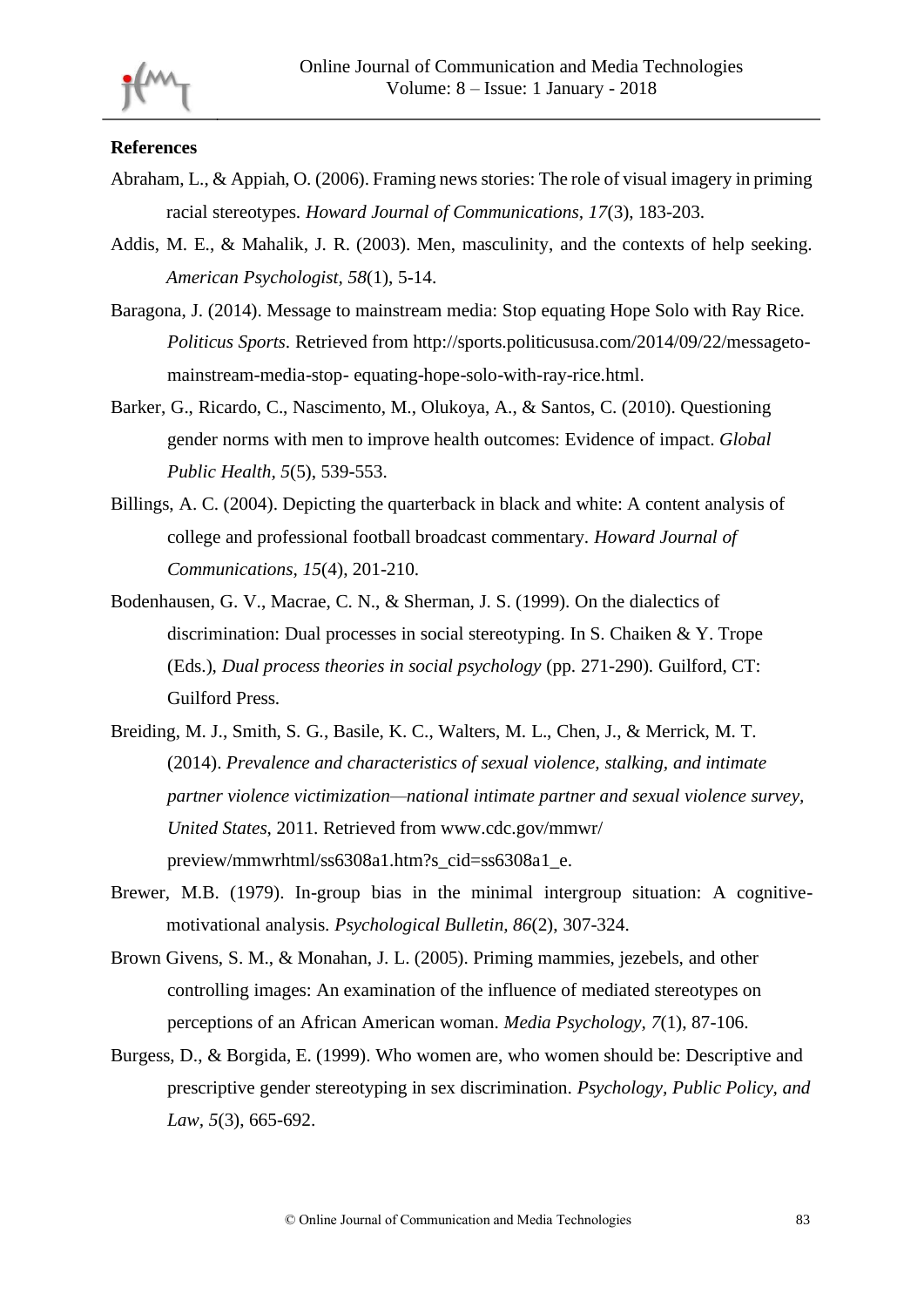- Busselle, R., & Bilandzic, H. (2009). Measuring narrative engagement. *Media Psychology, 12*(4), 321-347.
- Carli, L. L. (2001). Gender and social influence. Journal of Social Issues, 57(4), 725-741.
- Chambers, E. (2014). Hope Solo: Does domestic abuse have a double standard? *BBC News*. Retrieved from http://www.bbc.com/news/blogs-echochambers-29352322.
- Coates, T. N. (2014). No, Hope Solo is not "like" Ray Rice. *The Atlantic*. Retrieved from http://www.theatlantic.com/entertainment/archive/2014/09/no-hope-solo-is-notlikeray-rice/380626/.
- Cohen, J. (2001). Defining identification: A theoretical look at the identification of audiences with media characters. *Mass Communication & Society, 4*(3), 245-264.
- Cotter, D., Hermsen, J. M., & Vanneman, R. (2011). The end of the gender revolution? Gender role attitudes from 1977 to 2008. *American Journal of Sociology, 117*(1).
- Crawford, M., & Unger, R. (2000). *Women and gender: A feminist psychology* (3rd ed.). Boston: McGraw-Hill Companies, Inc.
- Dalisay, F., & Tan, A. (2009). Assimilation and contrast effects in the priming of Asian American and African American stereotypes through TV exposure. *Journalism & Mass Communication Quarterly, 86*(1), 7-22.
- Devine, P.G. (1989). Stereotypes and prejudice: Their automatic and controlled components. *Journal of Personality and Social Psychology, 56*(1), 5.
- Dijksterhuis, A., & Van Knippenberg, A. (1996). The knife that cuts both ways: Facilitated and inhibited access to traits as a result of stereotype activation. *Journal of experimental social psychology, 32*(3), 271-288.
- Dovidio, J. F., Kawakami, K., Johnson, C., Johnson, B., & Howard, A. (1997). On the nature of prejudice: Automatic and controlled processes. *Journal of Experimental Social Psychology, 33*(5), 510-540.
- Dupont, K. P. (2014). Hope Solo assault case getting little publicity. *The Boston Globe*. Retrieved from http://www.bostonglobe.com/sports/2014/11/09/hope-solo-casegetting-little-publicity/J26GxqV9wkNw00ERJIMttK/story.html.
- Eagly, A. H. (2009). The his and hers of prosocial behavior: An examination of the social psychology of gender. *American Psychologist, 64*(8), 644-658.
- Eagly, A. H. (2013). *Sex differences in social behavior: A social-role interpretation*. Hillsdale, NJ: Lawrence Erlbaum Associates.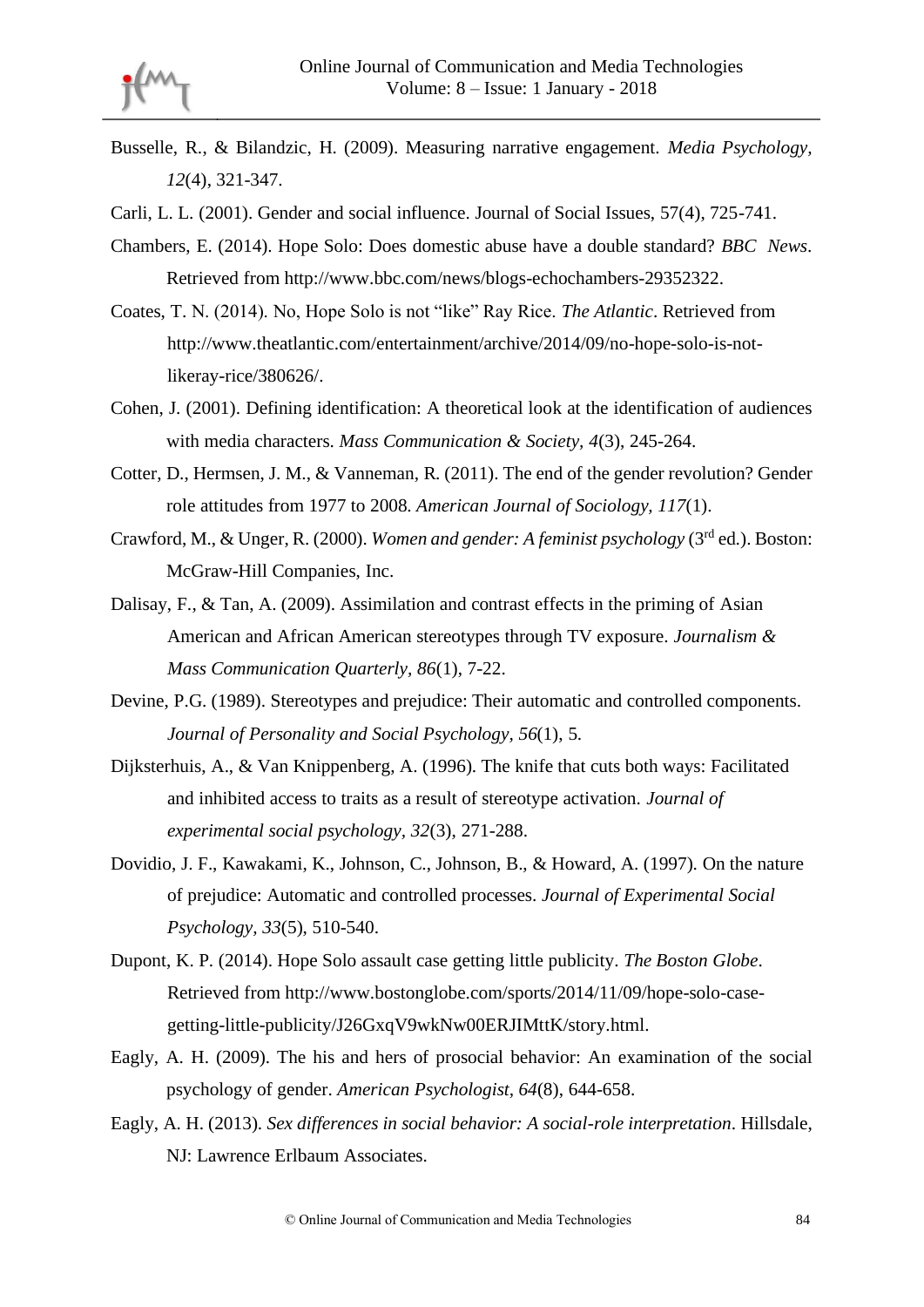ESPN. (2015). Retrieved from http://espnmediazone.com/us/media-kits/.

- Ferrucci, P., Tandoc, E. C., Painter, C. E., & Leshner, G. (2013). A black and white game: Racial stereotypes in baseball. *Howard Journal of Communications, 24*(3), 309- 325.
- Gardikiotis, A. (2008). Group distinctiveness, political identification, and the third-person effect: Perceptions of a political campaign in the 2004 Greek national election. *Media Psychology, 11*(3), 331-353.

Harris, O. (1994). Race, sport, and social support. *Sociology of Sport Journal, 11*(1), 40- 50.

- Helgeson, V. S. (2002). *The psychology of gender*. Upper Saddle River, NJ: Prentice Hall.
- Higgins, J. A., Hoffman, S., & Dworkin, S. L. (2010). Rethinking gender, heterosexual men, and women's vulnerability to HIV/AIDS. *American Journal of Public Health, 100*(3), 435-445.
- Konijn, E. A., Nije Bijvank, M., & Bushman, B. J. (2007). I wish I were a warrior: The role of wishful identification in the effects of violent video games on aggression in adolescent boys. *Developmental psychology, 43*(4), 1038.
- Leshner, G. (2006). The effects of dehumanizing depictions of race in TV news stories. In A. Reynolds & B. Barnett (Eds.), *Communication and law: Multidisciplinary approaches to research* (pp. 233-251). Mahwah, N.J.: Lawrence Erlbaum Associates Publishers.
- Levant, R. F., & Richmond, K. (2007). A review of research on masculinity ideologies using the Male Role Norms Inventory. *Journal of Men's Studies, 15*(2), 130-146.
- Linville, P. W., & Fischer, G. W. (1993). Exemplar and abstraction models of perceived group variability and stereotypicality. *Social Cognition, 11*, 92-125.
- Littmann, C. (2014). Hope Solo's domestic violence incident raises double standard question. *The Sporting News*. Retrieved from http://www.sportingnews.com/soccer/story/ 201409-19/hope-solo-domestic- violence-ray-rice-nike-uswnt-us-soccer.
- Mahalik, J. R., Morray, E. B., Coonerty-Femiano, A., Ludlow, L. H., Slattery, S. M., & Smiler, A. (2005). Development of the Conformity to Feminine Norms Inventory. *Sex Roles, 52*(7/8), 417-435.
- McDonough, K. (2014). *The domestic violence gender trap: Hope Solo, Ray Rice and the tired myopia of "women do it too"*. Salon. Retrieved from http://www.salon.com/2014/09/25/the\_domestic\_violence\_gender\_trap\_hope\_sol o\_ray\_rice\_and\_the\_tired\_myopia\_of\_women\_do\_it\_too/.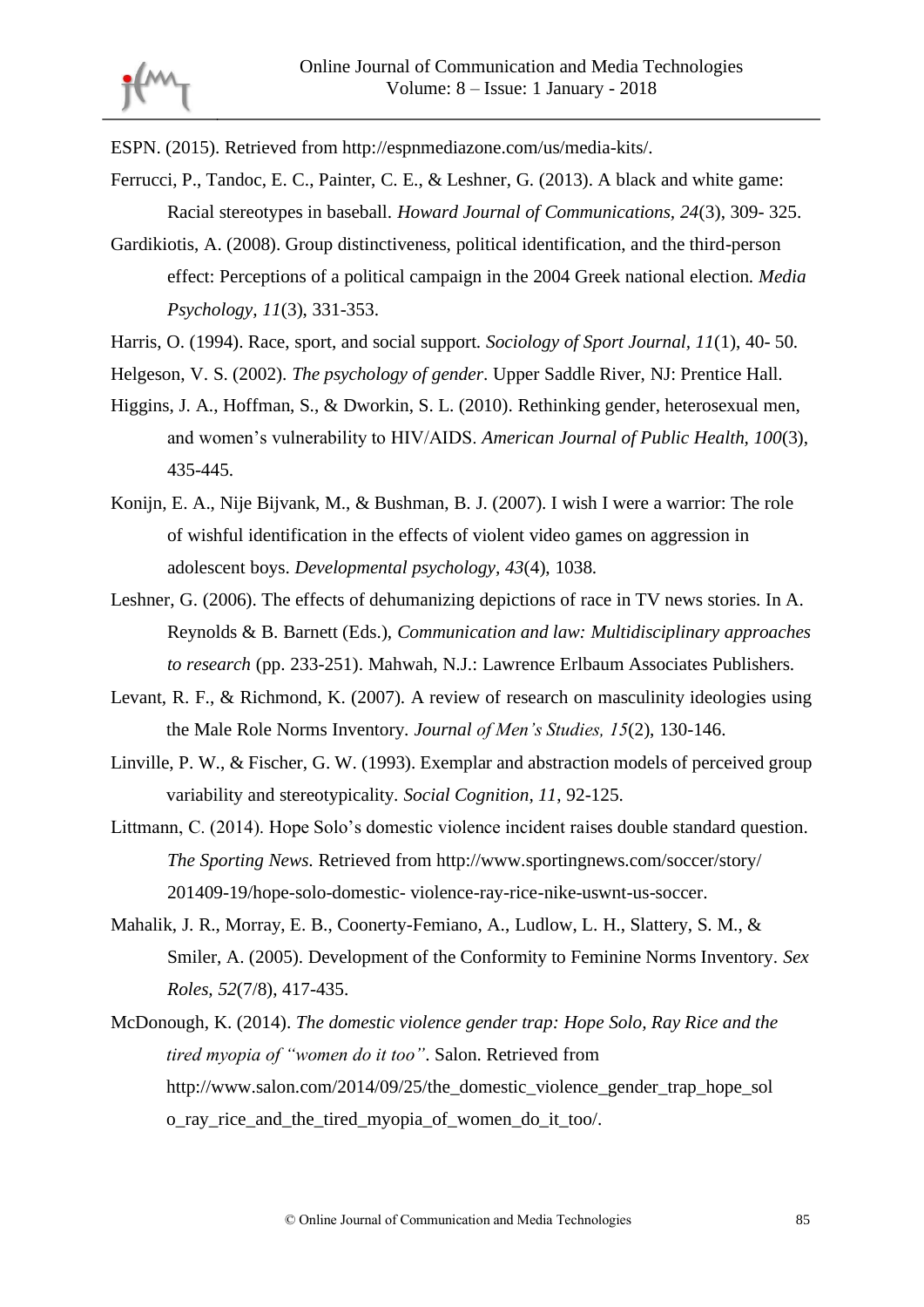

- Moore, T. M., Stuart, G. L., McNulty, J. K., Addis, M. E., Cordova, J. V., & Temple, J. R. (2010). Domains of masculine gender role stress and intimate partner violence in a clinical sample of violent men. *Psychology of Violence, 1*(S), 68-75.
- National Institutes of Health (2015). *Domestic violence*. Retrieved from http://www.nlm.nih.gov/medlineplus/domesticviolence.html.
- O'keefe, D. J. (1987). The persuasive effects of delaying identification of high- and lowcredibility communicators: A meta-analytic review. *Communication Studies, 38*(2), 63-72.
- Petretic-Jackson, P., Sandberg, G., & Jackson, T.L. (1994). The domestic violence blame scale (DVBS). In L. VandeCreek (Ed.), *Innovations in clinical practice: A source book* (pp. 265-278). Sarasota, FL: Professional Resource Exchange.
- Prentice, D. A., & Carranza, E. (2002). What women and men should be, shouldn't be, are allowed to be, and don't have to be: The contents of prescriptive gender stereotypes. *Psychology of Women Quarterly, 26*(4), 269-281.
- Sternthal, B., Dholakia, R., & Leavitt, C. (1978). The persuasive effect of source credibility: Tests of cognitive response. *Journal of Consumer Research*, 252-260.
- Stets, J. E., & Burke, P. J. (2000). Identity theory and social identity theory. *Social Psychology Quarterly, 63*(1), 224-237.
- Tajfel, H. (1982). Social identity and intergroup relations. Cambridge, UK: Cambridge University Press.
- Tajfel, H., & Turner, J. (1979). An integrative theory of intergroup conflict. In W. G. Austin & S. Worchel (Eds.), *The social psychology of intergroup relations* (pp. 33-47). Monterey, CA: Brooks/Cole.
- Ter Bogt, T. F., Engels, R. C., Bogers, S., & Kloosterman, M. (2010). "Shake it baby, shake it": Media preferences, sexual attitudes and gender stereotypes among adolescents. *Sex Roles, 63*(11-12), 844-859.
- Tsfati, Y., & Cappella, J. N. (2003). Do people watch what they do not trust? Exploring the association between news media skepticism and exposure. *Communication Research, 30*(5), 504-529.
- Turner, J. (1982). Towards a cognitive redefinition of the social group. In H. Tajfel (Ed.), *Social identity and intergroup relations* (pp. 15-40). Cambridge, UK: Cambridge University Press.